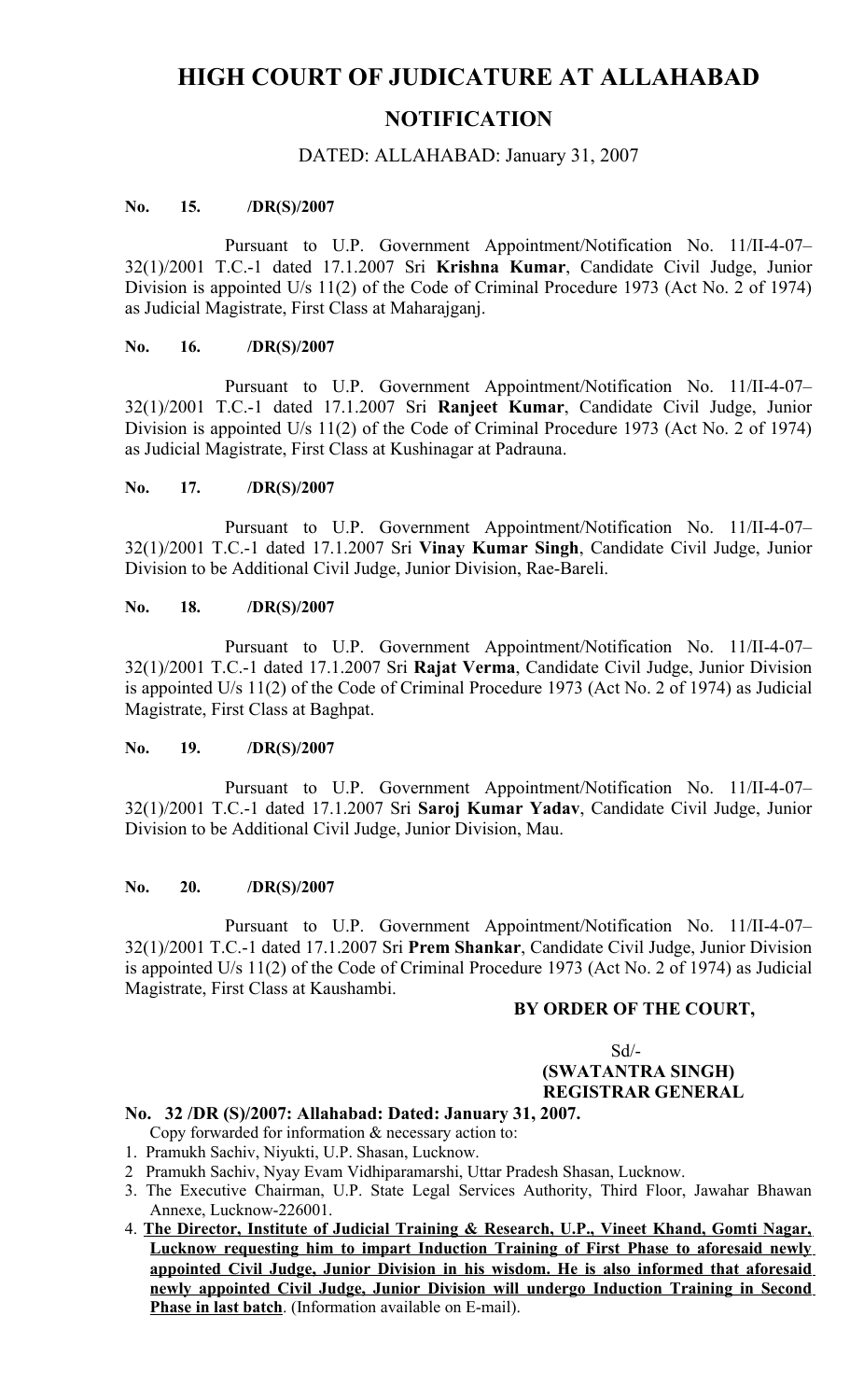- 5. The Additional Director, Treasury, Camp Office, First Floor, New Treasury Building, Kutchery Road, Allahabad.
- 6. The Registrar, High Court, Lucknow Bench, Lucknow with the request to place Notification before Hon'ble Judges, Sitting at Lucknow Bench, Lucknow. (Information available on Email).
- 7. All the District & Sessions Judges, along with photocopy of U.P. Government Notification/Appointment No. 11/II-4-07–32(1)/2001 T.C.-1 dated 17.1.2007. (Information available on E-mail).
	- (i) **The District & Sessions Judges are directed that before permitting the newly ap pointed candidates Civil Judge, Junior Division, to take over charge on the p ost, they shall ob tain affidavit from the candidate Civil Judge, Junior Division concerned in the prescribed proforma as appended with the aforesaid Government Notification/ Appointment dated 17.1.2007 in respect of his Character antecedents.**
	- **(ii)** The recent passport size photograph shall be affixed on the affidavit by the **candidate Civil Judge Junior Division.**
	- (iii) The aforesaid original affidavit containing photograph alongwith copy of the **charge certificates of the candidate Civil Judge Junior Division be sent to the Deputy Registrar (Services), High Court, Allahabad by registered post and photo copy of the same (affidavit & Charge Certificate) be sent to the Government of U.P., Appointment Section-4, Lucknow forthwith.**
	- (iv) The District & Sessions Judges are asked to direct above mentioned newly **appointed officers in the cadre of Civil Judge, Junior Division posted in the district as mentioned in the Notification to proceed to undergo Induction Training of First Phase in the Institute of Judicial Training & Research, U.P., Vineet Khand, Gomti Nagar, Lucknow immediately after taking over charge on the post in the district.**

It is to add that local arrangement shall be made by you in pursuance of Court's Circular Letter No.27/D.R.(S)/2000 dated 21.6.2000.

- 8. All the newly appointed candidates Civil Judge, Junior Division.
	- (i) **Above mentioned appointed candidates Civil Judge, Junior Division will proceed to take over charge of their places of posting and submit an affidavit in the prescribed proforma as enclosed with the U.P. Government Notification/ Appointment No. 11/II-4-07–32(1)/2001 T.C.-1 dated 17.1.2007 in respect of their character antecedents immediately to the District & Sessions Judges concerned before to take over charge on the post in the Judgeships. The recent passport size photograph shall be affixed on the affidavit by the candidate Civil Judge Junior D ivision.**
	- (ii) **After taking over charge on the post in the concerned district above mentioned appointed officers shall immediately proceed to undergo Induction Training of First Phase in the Institute of Judicial Training & Research, U.P., Vineet Khand, Gomti Nagar, Lucknow under intimation to concerned District Judge.**
	- (iii) **Above mentioned appointed candidates of Civil Judge, Junior Division be also informed to undergo Induction Training of Second Phase in the last batch of Civil Judge, Junior Division in Institute of Judicial Training & Research, U.P., Lucknow.**
	- (iv) **Newly appointed candidate Civil Judge, Junior Division should note that their appointment to the post of Civil Judge, Junior Division in U.P. Nyayik Sewa is purely temporary and until they are absorbed and appointed as permanent Civil Judge, Junior Division. They shall be subjected to general conditions of services applicable to temporary Government servant contained in Government Notification No. 20/I/74-Niyukti-3, dated June 11, 1975 and also under the condition laid down in U.P. Government Notification/Appointment No. 11/II-4-07– 32(1)/2001 T.C.-1 dated 17.1.2007.**